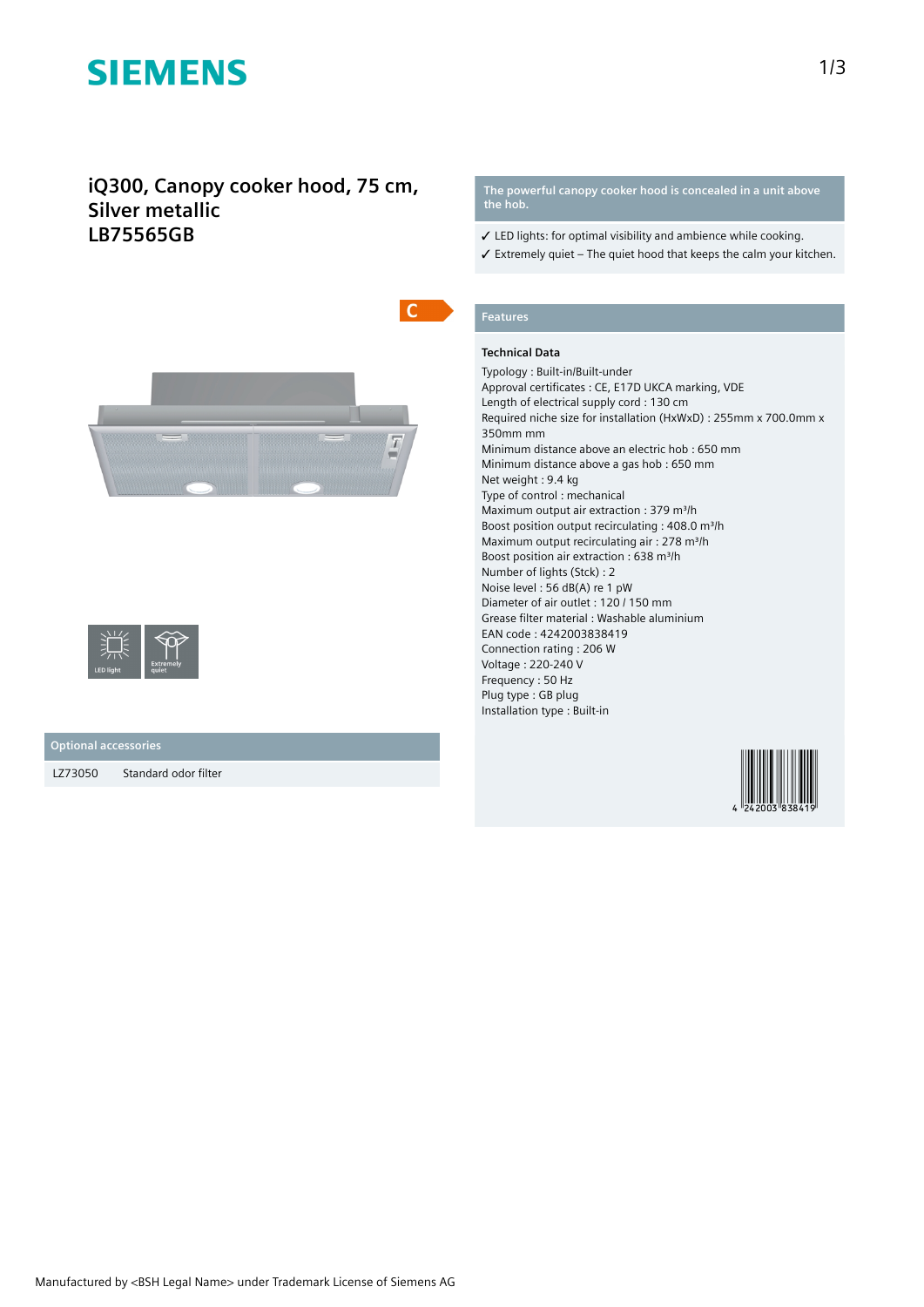# **SIEMENS**

# iQ300, Canopy cooker hood, 75 cm, **Silver metallic LB75565GB**

## **Features**

#### **Key** performance features:

- Energy Efficiency Class: C (at a range of energy efficiency classes from A+++ to D)
- Max. extraction rate: 638 m3/h
- Noise max. Normal Level: Noise, max. speed in normal us: 56 dB dB\*

#### **Features**

- Slider switch control for extractor speeds and light
- 3 x power levels plus intensive setting
- Twin motors
- $\bullet$  2 x LED spot 2.15W (low volt)
- Colour Temperature: 3500 K
- 2 x metal grease filter cassettes

### **Design**

- For installation under an overhead canopy kitchen unit
- Canopy hood
- Mechanical

### Performance/technical information

- Suitable for ducted and re-circulating operation
- For recirculated extraction a recirculating kit or a CleanAir recurculation kit (accessory) is needed
- $\bullet$  Extraction rate according to EN 61591 ø 15 cm: ● max. Normal use379m³/h
- 
- Intensive638 m³/h
- Noise level according to EN 60704-3 and EN 60704-2-13 exhaust a i r :
- Max. normal use: 56dB(A) re 1 pW
- Intensive:68 dB(A) re 1 pW
- Power rating: 206 W
- $\bullet$  Light Intensity: 410 lux
- Electrical cable length 1.3 m
- $\bullet$  Diameter pipe Ø 150 mm (Ø 120 mm enclosed)
- Dimensions exhaust air (HxWxD): 255-255 x 730 x 380 mm
- Dimensions recirculating, chimney (HxWxD): 255-255 x 730 x 380mm
- ●<br>● Built-in dimensions (HxWxD): 255 x 700 x 350 mm
- Blower Efficiency Class: D\*
- Lighting Efficiency Class: A\*
- Grease Filtering Efficiency Class: B\*
- Average Energy Consumption: 81.2 kWh/year\*

### **Optional accessories**

- Recirculating kit LZ73050
- *\* In accordance with the EU-Regulation No 65/2014*